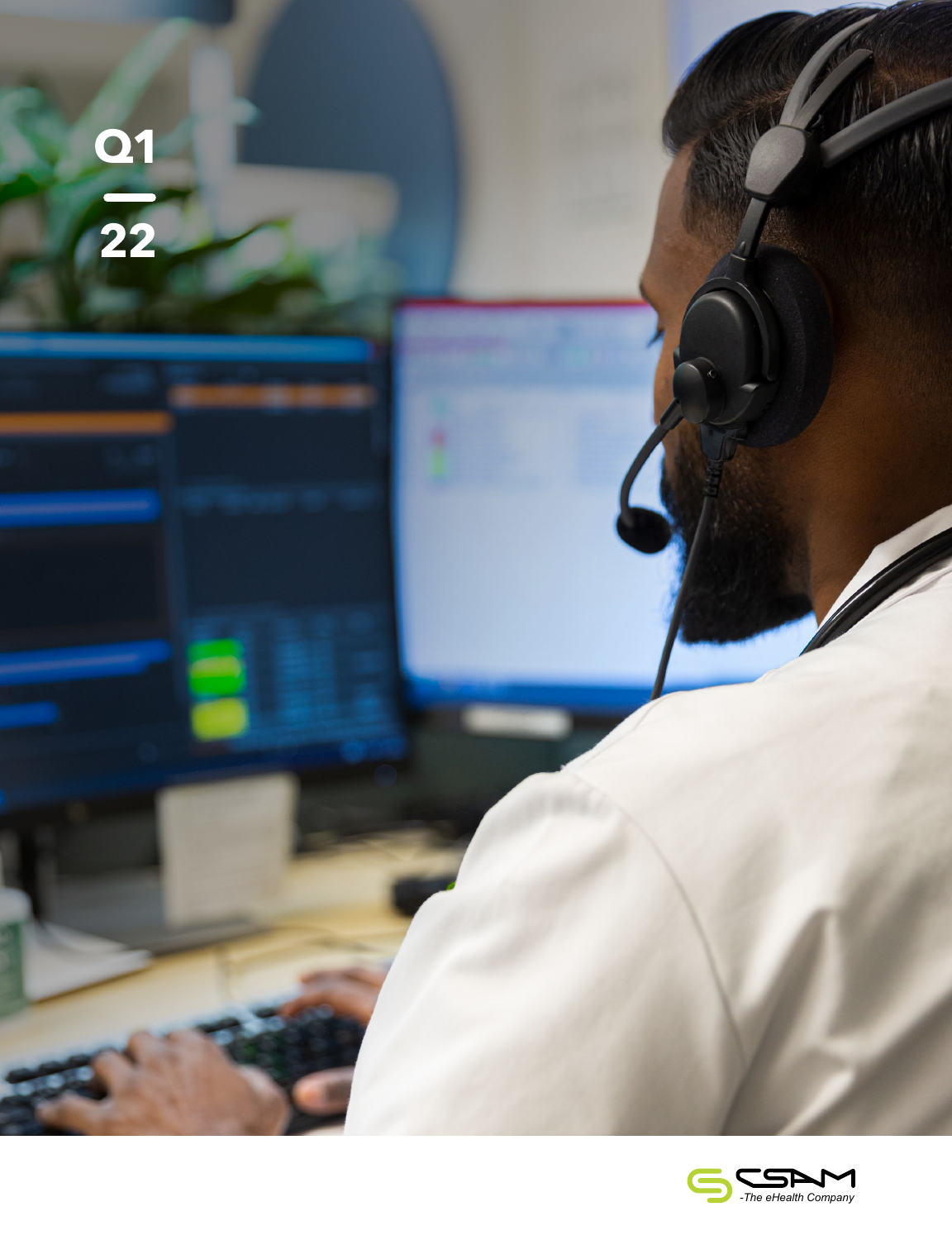Caring for Life – this is what inspires the people of CSAM, each and every day.

CSAM Health Group is the leading provider of specialised software for healthcare in the Nordics. From this solid foundation the company has grown to serve more than 500 customers in 25 countries. Our highly specialised software solutions are instrumental in the clinical care processes of healthcare providers and in enabling emergency responders to enhance public safety.

Through our focused mergers and acquisitions strategy, we have built a unique blend of best-in-class innovative technology and outstanding expertise. We build long-term relationships with our customers, helping them achieve their goals, and knowing that our growth is earned by consistently delivering secure, quality software services.

Our leading product portfolio includes niche solutions in public safety, connected healthcare, women and children's health, laboratory information management systems (LIMS), medical imaging, medication management, and health analytics:

| <b>Public Safety</b><br>Robust systems for managing every<br>aspect of emergency response.       |  | <b>Connected Healthcare</b><br>Solutions for secure information<br>sharing and collaboration across<br>healthcare domains.        |                                                                                                                              | <b>Women &amp; Children's Health</b><br>Trusted solutions to safeguard<br>pregnancy, childbirth and infancy. |                                                                                                                                   |
|--------------------------------------------------------------------------------------------------|--|-----------------------------------------------------------------------------------------------------------------------------------|------------------------------------------------------------------------------------------------------------------------------|--------------------------------------------------------------------------------------------------------------|-----------------------------------------------------------------------------------------------------------------------------------|
| <b>LIMS</b><br>Comprehensive support for all<br>aspects of blood, cell and tissue<br>management. |  | <b>Medical Imaging</b><br>Complete image management<br>solution for securely capturing,<br>storing and sharing medical<br>images. | <b>Medication Management</b><br>Decision support and medication<br>management for safe and<br>effective oncology treatments. |                                                                                                              | <b>Health Analytics</b><br>Improving the quality, utility, and<br>management of medical data,<br>from its collection to analysis. |

CSAM aims to continue its growth, both organically and through targeted mergers and acquisitions. We position for the future by investing profits in our portfolio of products and services and creating an inspiring work environment, while always operating as a responsible business within the global community.

CSAM's headquarters are in Oslo, Norway. CSAM has almost 300 dedicated specialists in ten countries across Europe, Asia, Oceania and North America, including a wholly-owned software engineering subsidiary in the Philippines.

CSAM is listed on the Oslo Stock Exchange, Euronext Growth (CSAM) and Nordic ABM. For more information on CSAM, please visit www.csamhealth.com

**Our Vision**  Healthcare information without boundaries.

**Our Mission** Enabling excellent healthcare by providing innovative niche software.

**Our People** We bring empathy, enthusiasm, and expertise to everything we do.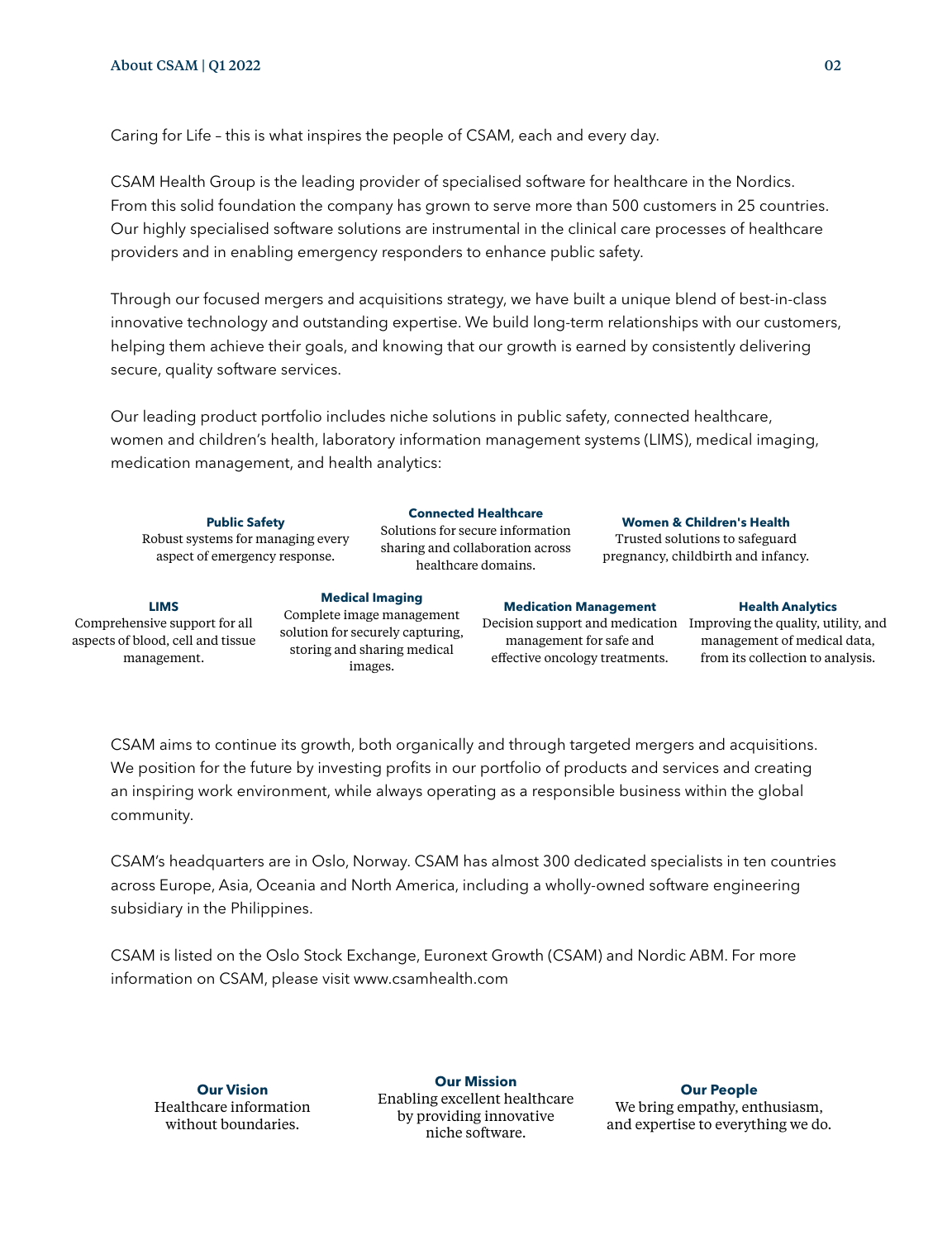

Increased income by 25% Q/Q

Recurring revenue grew by 25% Q/Q

EBITDA was 15.0 MNOK resulting in a 16% EBITDA margin

Organic growth of 10.5% Q/Q

Acquired the health analytics company Carmona

Divested inconsiderable Swedish scanner business that falls outside CSAM's core business

Reorganised CSAM's operations to establish domain-centric business areas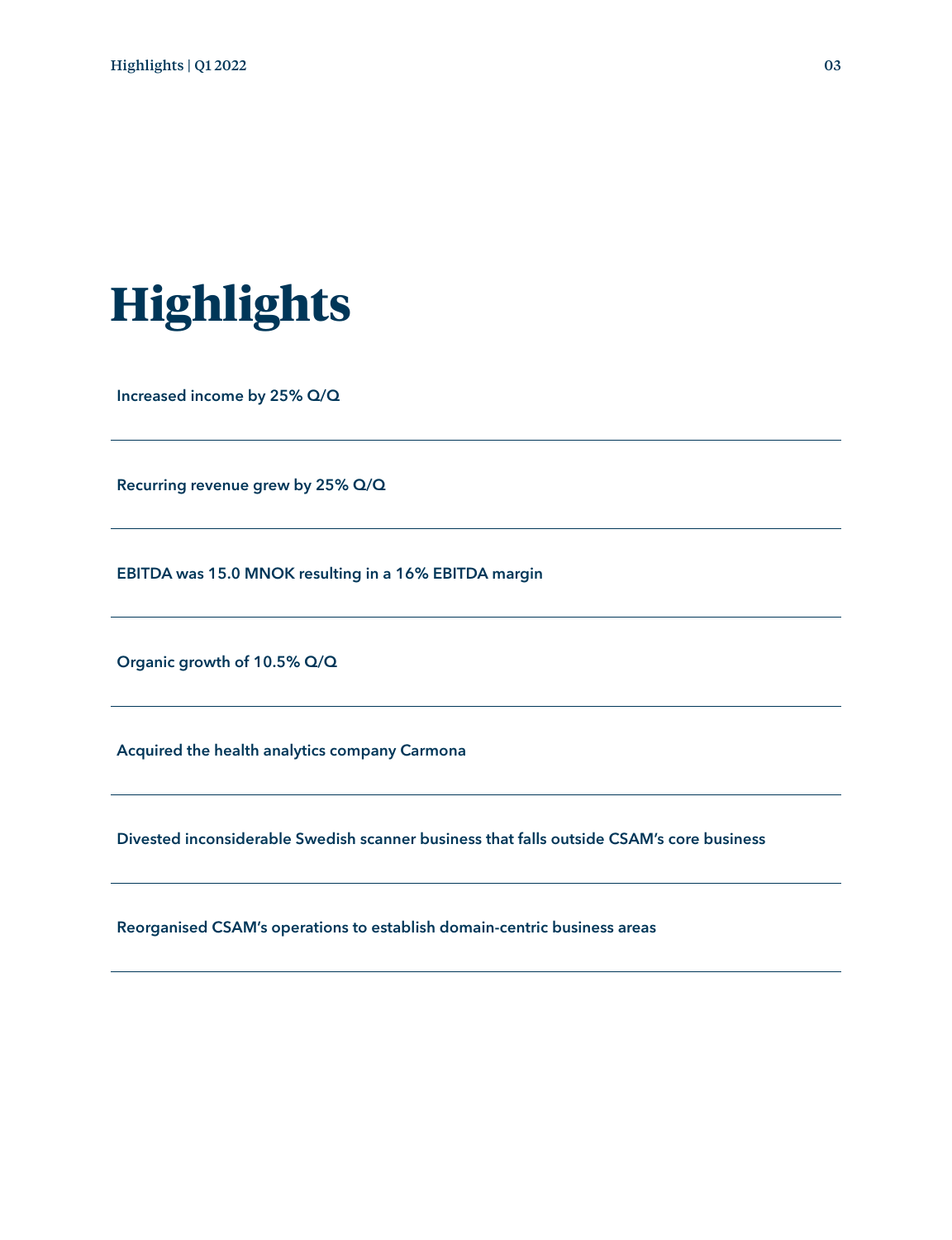## **Introduction**

#### **CONTINUED GROWTH AND PROFITABILITY**

CSAM's positive results for Q1-22 are the consequence of sticking to a proven strategy and executing well on both new and existing business areas. The financial results need to be viewed in several dimensions: We deliver continued growth vs Q1-21; EBITDA is improving compared to Q4-21, but is still impacted by integration and reorganisation activities. Software-related income solidifies its position as the cornerstone of the business. While the fourth quarter of 2021 showed a limited number of new licenses, this quarter has resulted in several new license sales, which in turn increases long-term revenues and demonstrates the value creation from CSAM's business model.

This solid performance not only demonstrates that CSAM is on its way to meet its ambitious growth target of becoming a billion NOK business by 2025, it also illustrates the value of income streams with predictability and stability. There are a few fundamentals in CSAM's business model that are key to the development of our financial results quarter after quarter.

Firstly, the relationships with our customers are truly long-term, with many going back decades. Our solutions are deeply engrained in some of the most critical workflows in healthcare and emergency response services. This gives us the opportunity to continue focusing on the mutual benefits that come from improving and developing these essential solutions. Low churn and predictable income strengthen our position every quarter and our customers benefit from several integrated best-of-breed solutions delivered by a stronger CSAM.

Secondly, our M&A strategy will result in steady and significant growth, but also in fluctuating profitability quarter by quarter, as demonstrated by Q4-21 and Q1-22. There are particularly two aspects of our business model that cause these fluctuations. CSAM acquires companies where we have identified potential for growth and profitability. To realise that potential, each newly acquired business needs to go through our BIB Process (Buy, Integrate, Build) which can take up to 24 months. Hence, there are quarters when profitability will be diluted by new acquisitions. With these fluctuations, it seems prudent to analyse our results not only quarter-on-quarter, but also year-on-year.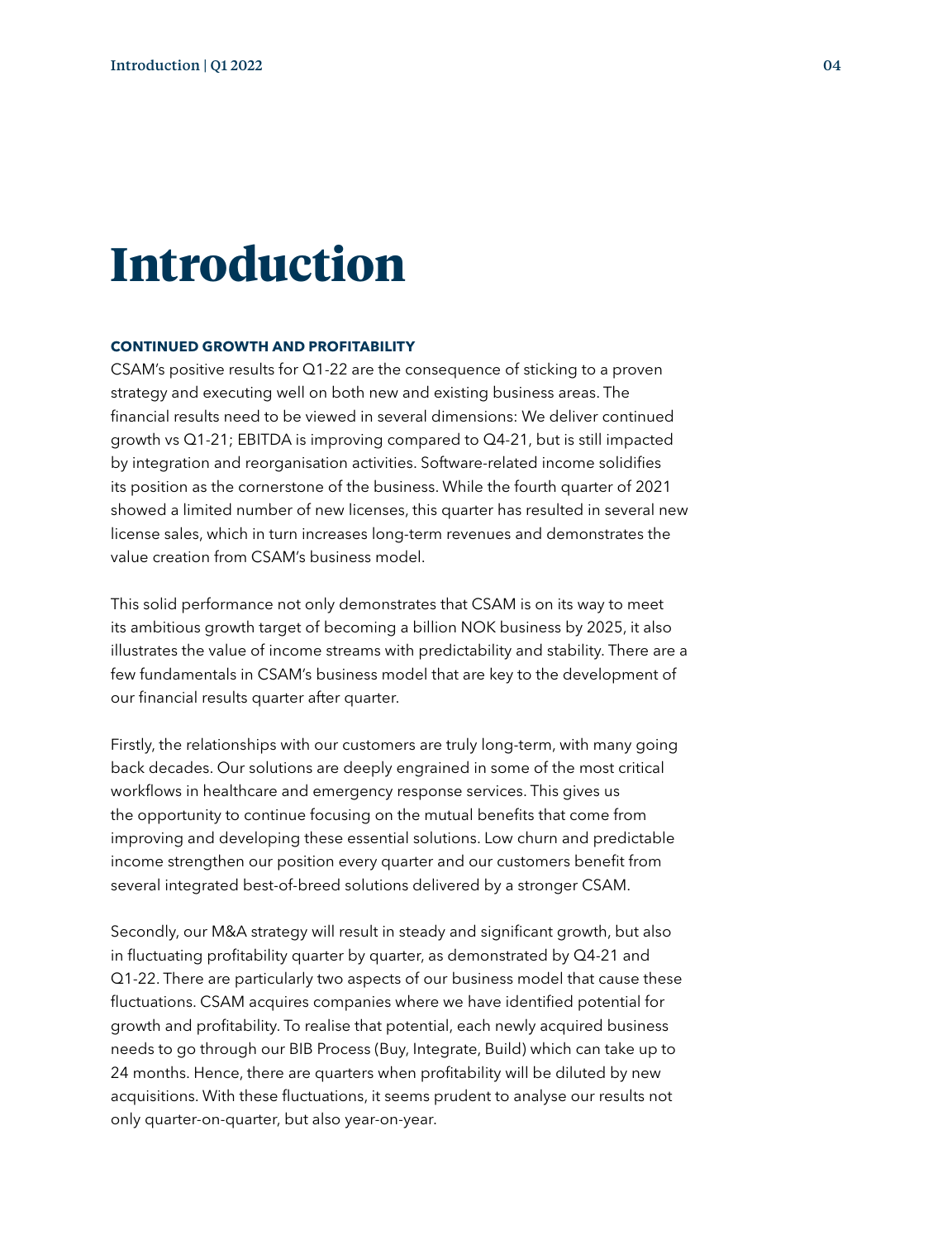Fluctuations on the license income is also a natural part of our specialised healthcare software business. Our national contract with the Danish health authority to provide our blood management system for all its five regions, which was signed in Q3-21, is a good example of this. We have developed the platform significantly over the last two quarters, but Q1-22 is the first quarter where we start to recognise some of the software income related to this contract.

Lastly, CSAM's customer list mainly includes hospitals, publicly-funded health providers and other organisations delivering critical services to modern societies. These are financially robust, and we rarely see losses on receivables. Serving these solid institutions in turn spills over into our own long-term solidity.

With these perspectives as a backdrop, we look back at Q1-22 and record yet another quarter of growth and profitability. Another company was added to the CSAM family, as we acquired the health analytics company Carmona. Carmona provides data analytics solutions for the life sciences sector, healthcare services and researchers. CSAM entered the health analytics market last year, with the acquisition of MedSciNet. The addition of Carmona further strengthens CSAM's health analytics portfolio, which now offers highly complementary solutions to existing clients that seek to benefit from more advanced and holistic health analytics.

We have yet again managed to deliver a strategic acquisition and simultaneously improve the bottom line through disciplined improvement work on the running business. Across all our domains, the CSAM teams strive to constantly improve the critical services we provide to our customers and the patients they treat. We know that while our relations are long-term, the loyalty of our customers can only be earned by paying attention to their needs, which is why we have changed our organizational structure over the last quarter. The company reorganised its operations to establish domain-centric business areas. Still supported by centralized functions on HR, IT & Operational Services, Legal, Communications & Marketing, and Finance, these new business areas have the autonomy to make the decisions and take the actions that will drive continued growth and profitability. As CSAM grows, it is instrumental that important decisions are taken as close to the market and our customers as possible.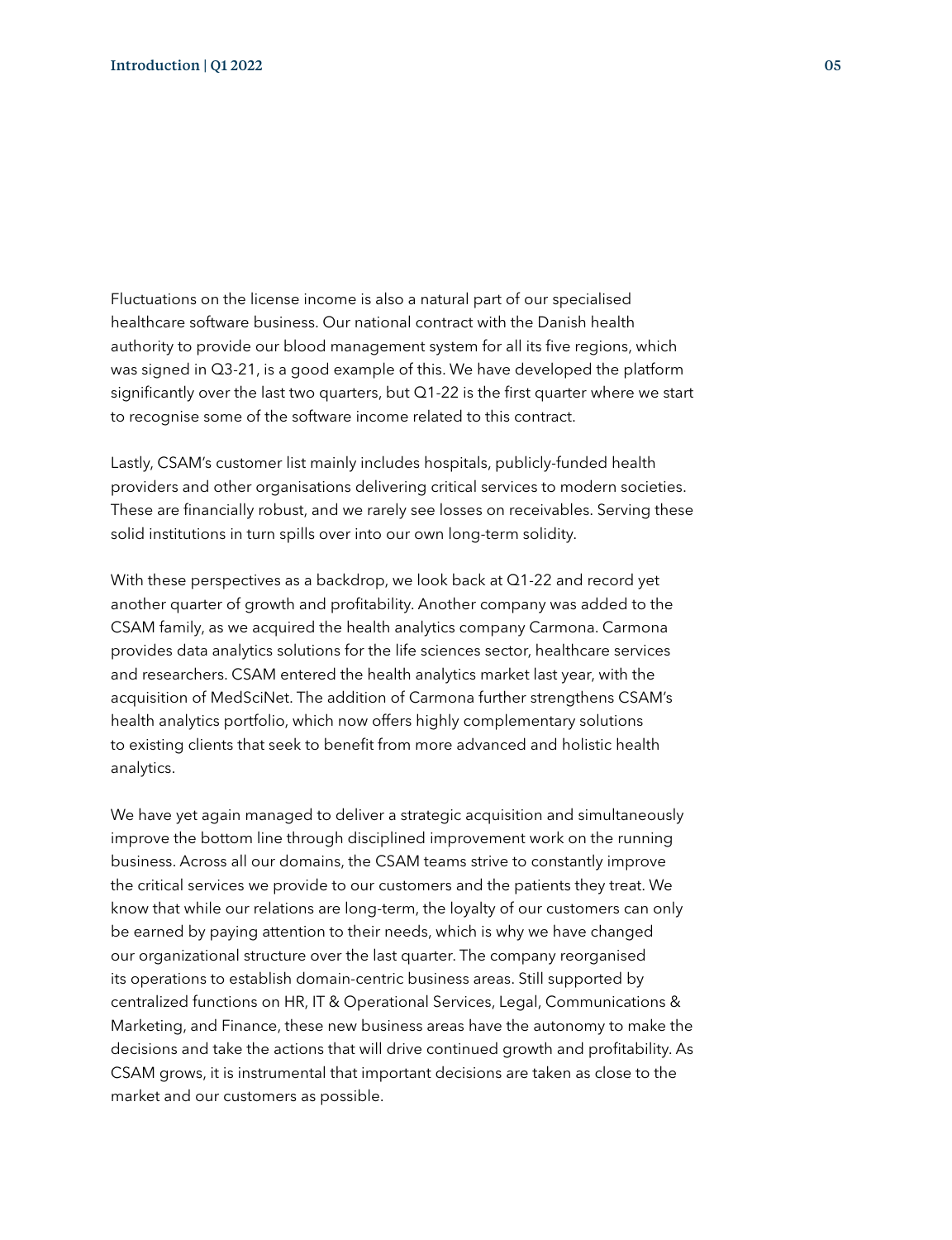In Q1-22, CSAM also divested a scanner business in Sweden that we inherited from an acquisition in 2019. Delivery of third-party hardware and software falls outside CSAM's core business, and divestments and the discontinuation of non-strategic business is part of our focus on enhancing recurring revenue streams from software licenses.

In summary, Q1-22 saw continued growth and improved profitability, and CSAM took yet another step on its growth journey by acquiring Carmona. We remain optimistic about the future and are convinced that our strategy of acquiring specialised software businesses and developing these according to our best practices will fuel further growth, to the benefit of our customers, their patients, and our shareholders.



**"With the acquisition of Carmona, CSAM has taken yet another important step in its growth journey. Together with MedSciNet, the new company has established a promising Health Analytics domain."**

**–Sverre Flatby, CEO**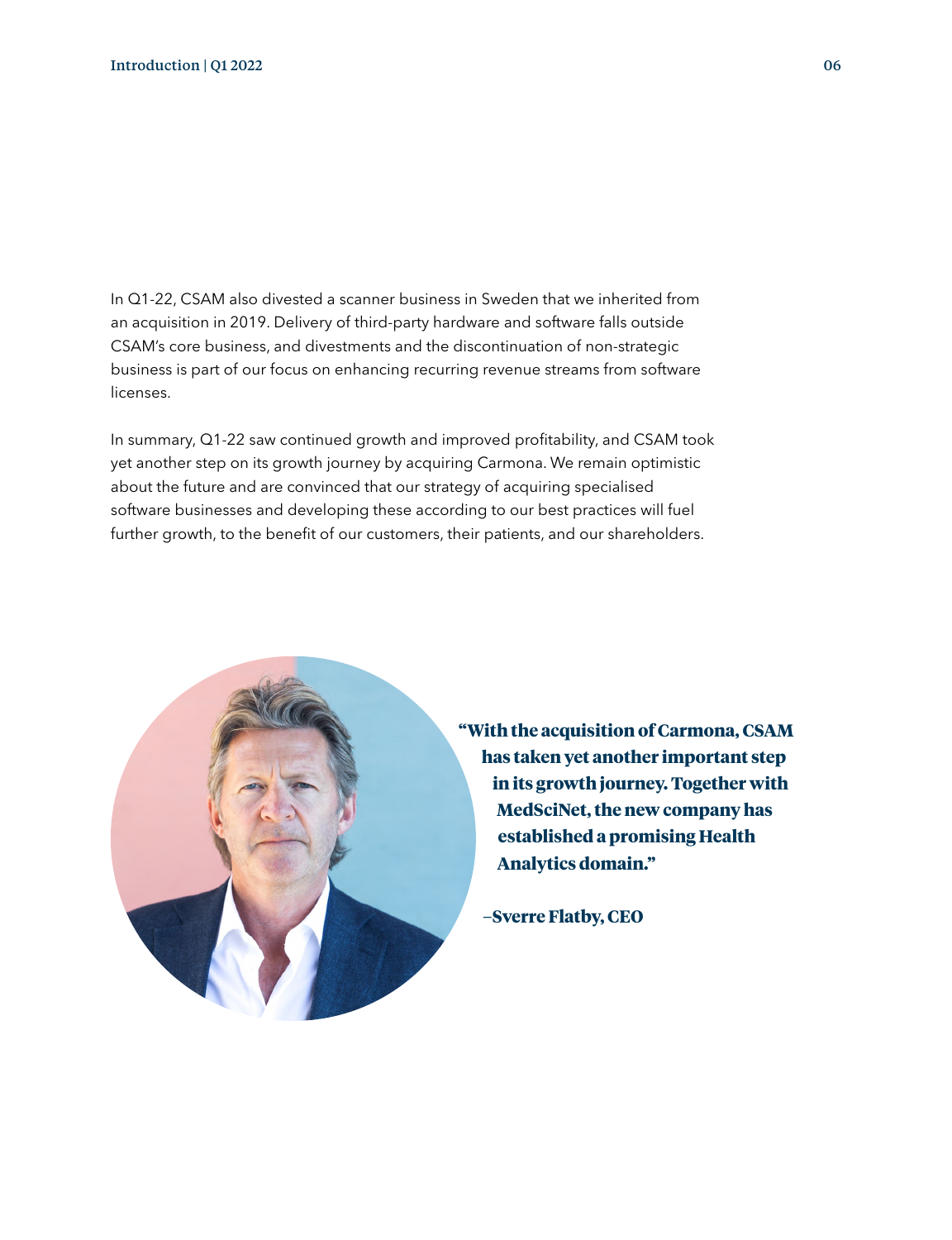### **INCOME STATEMENT** - CSAM Health Group AS, consolidated unaudited accounts

| <b>KNOK</b>                           | 2022 Q1  | 2021 Q1  | <b>2022 YTD</b> | <b>2021 YTD</b> | 2021 FY* |
|---------------------------------------|----------|----------|-----------------|-----------------|----------|
| License sales                         | 7575     | 3 9 4 1  | 7575            | 3 9 4 1         | 10 553   |
| Recurring Software Revenue            | 66 926   | 53 338   | 66 926          | 53 338          | 245 566  |
| <b>Professional Services</b>          | 17 690   | 11 0 15  | 17690           | 11 015          | 56 521   |
| Other operating income                | 1 3 5 8  | 9        | 1 3 5 8         | 9               | 140      |
| Hardware                              | 1852     | 8 1 4 7  | 1852            | 8 1 4 7         | 16 663   |
| <b>Total Sales</b>                    | 95 401   | 76 449   | 95 401          | 76 449          | 329 444  |
| Government grants R&D (Skattefunn)    | 345      | 303      | 345             | 303             | 1 2 1 2  |
| <b>Total Income</b>                   | 95746    | 76752    | 95746           | 76752           | 330 656  |
| Cost of Goods and Services            | 7455     | 10 548   | 7455            | 10548           | 35 368   |
| Salary and personnel                  | 58 4 58  | 37 972   | 58 4 58         | 37 972          | 190766   |
| Other cost                            | 14 8 53  | 13857    | 14853           | 13857           | 62 691   |
| <b>Sum Cost</b>                       | 80766    | 62 377   | 80766           | 62377           | 288 825  |
| <b>EBITDA</b>                         | 14980    | 14 3 7 5 | 14980           | 14 3 7 5        | 41831    |
| EBITDA-%                              | 16%      | 19%      | 16%             | 19%             | 13%      |
| Depreciation                          | 906      | 440      | 906             | 440             | 2 3 2 5  |
| <b>EBITA</b>                          | 14 0 74  | 13935    | 14 074          | 13935           | 39 506   |
| EBITA-%                               | 15%      | 18%      | 15%             | 18%             | 12%      |
| Amortisation of goodwill and licenses | 21 3 26  | 17 245   | 21 3 26         | 17 245          | 79 044   |
| <b>EBIT</b>                           | $-7252$  | $-3310$  | $-7252$         | $-3310$         | $-39537$ |
| EBIT-%                                | $-8%$    | $-4%$    | $-8%$           | $-4%$           | $-12%$   |
| Interest expenses                     | $-7264$  | $-5058$  | $-7264$         | $-5058$         | $-26691$ |
| Other net financials                  | $-13310$ | $-14815$ | $-13310$        | $-14815$        | $-20598$ |
| Profit before tax                     | $-27826$ | $-23183$ | $-27826$        | $-23183$        | -86826   |
| Taxes                                 | 114      | 22       | 114             | 22              | 2 2 9 7  |
| <b>Net profit</b>                     | $-27940$ | $-23205$ | $-27940$        | $-23205$        | $-89123$ |
| <b>Key ratios</b>                     |          |          |                 |                 |          |
| Capitalized R&D expenditure           | 8 0 5 4  | 6879     | 8 0 5 4         | 6879            | 22 974   |
| CAPEX-%                               | 8%       | 9%       | 8%              | 9%              | 7%       |

\* Audited numbers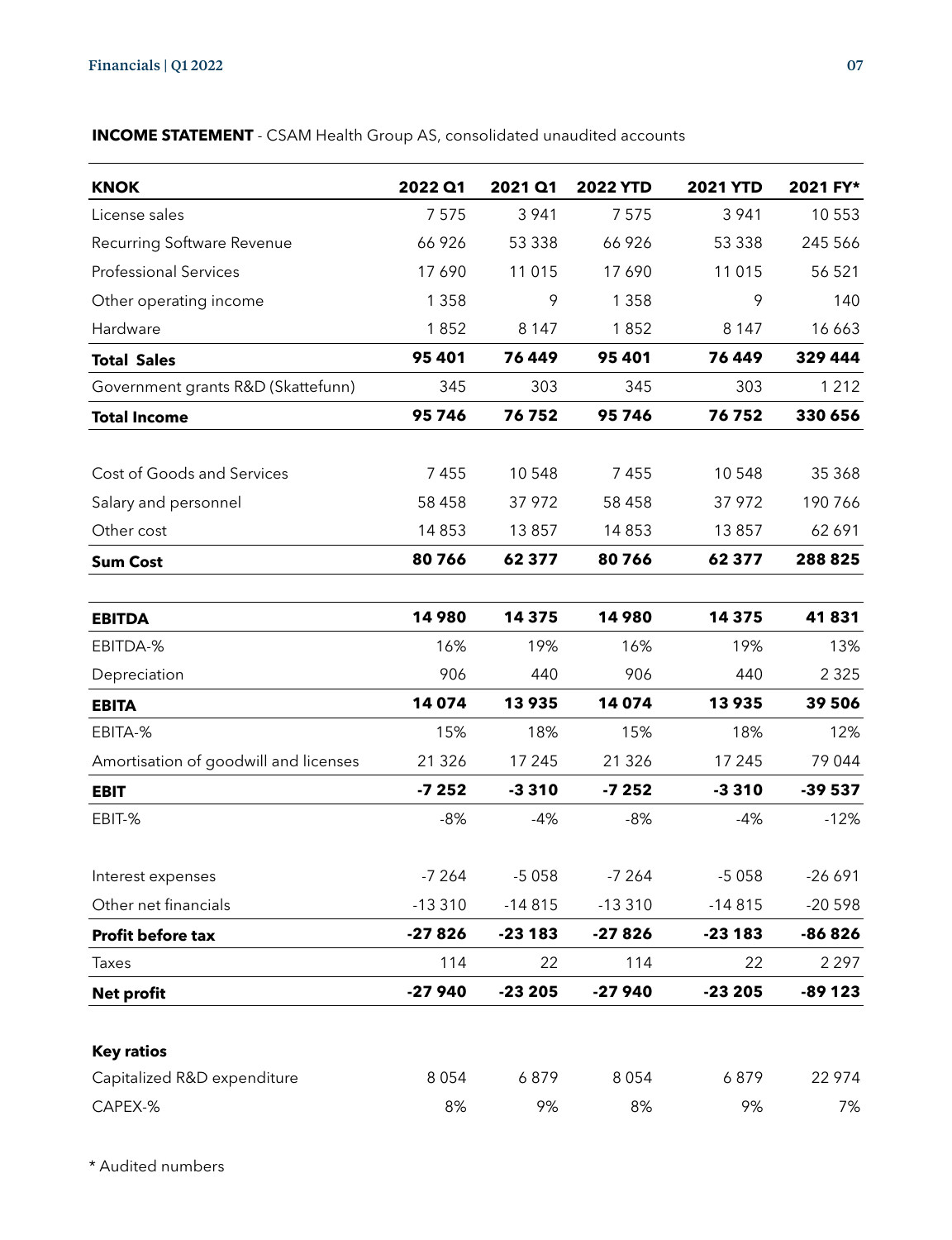### **BALANCE SHEET -** CSAM Health Group AS, consolidated unaudited accounts

| <b>KNOK</b>                         | 31.03.22 | 31.12.21* |
|-------------------------------------|----------|-----------|
| Deferred tax                        | 38744    | 41 199    |
| Goodwill, customer contracts and IP | 264 614  | 284 855   |
| Intangible assets developed         | 95 165   | 86 933    |
| <b>Total intangible assets</b>      | 398 523  | 412987    |
| Fixed durable assets                | 9 1 7 5  | 8 1 2 9   |
| <b>Total tangible assets</b>        | 9 1 7 5  | 8 1 2 9   |
| Inventories                         | 79       | 7         |
| Accounts receivables                | 48 965   | 81514     |
| Other receivables                   | 36 146   | 31 321    |
| Cash and liquid assets              | 280 048  | 280 855   |
| <b>Current assets</b>               | 365 238  | 393 697   |
| <b>Total assets</b>                 | 772935   | 814813    |
| Share capital                       | 2097     | 2097      |
| Share premium reserve               | 122 034  | 164 506   |
| <b>Total equity</b>                 | 124 131  | 166 603   |
| Bond Loan                           | 491 358  | 491 361   |
| <b>Total long term liabilities</b>  | 491 358  | 491 361   |
| Accounts payable                    | 11 007   | 20 3 5 9  |
| Public duties payable               | 23 3 23  | 23719     |
| Other short term liabilities        | 123 117  | 112771    |
| <b>Current liabilities</b>          | 157 446  | 156849    |
| <b>Total equity and liabilities</b> | 772935   | 814813    |

\* Audited numbers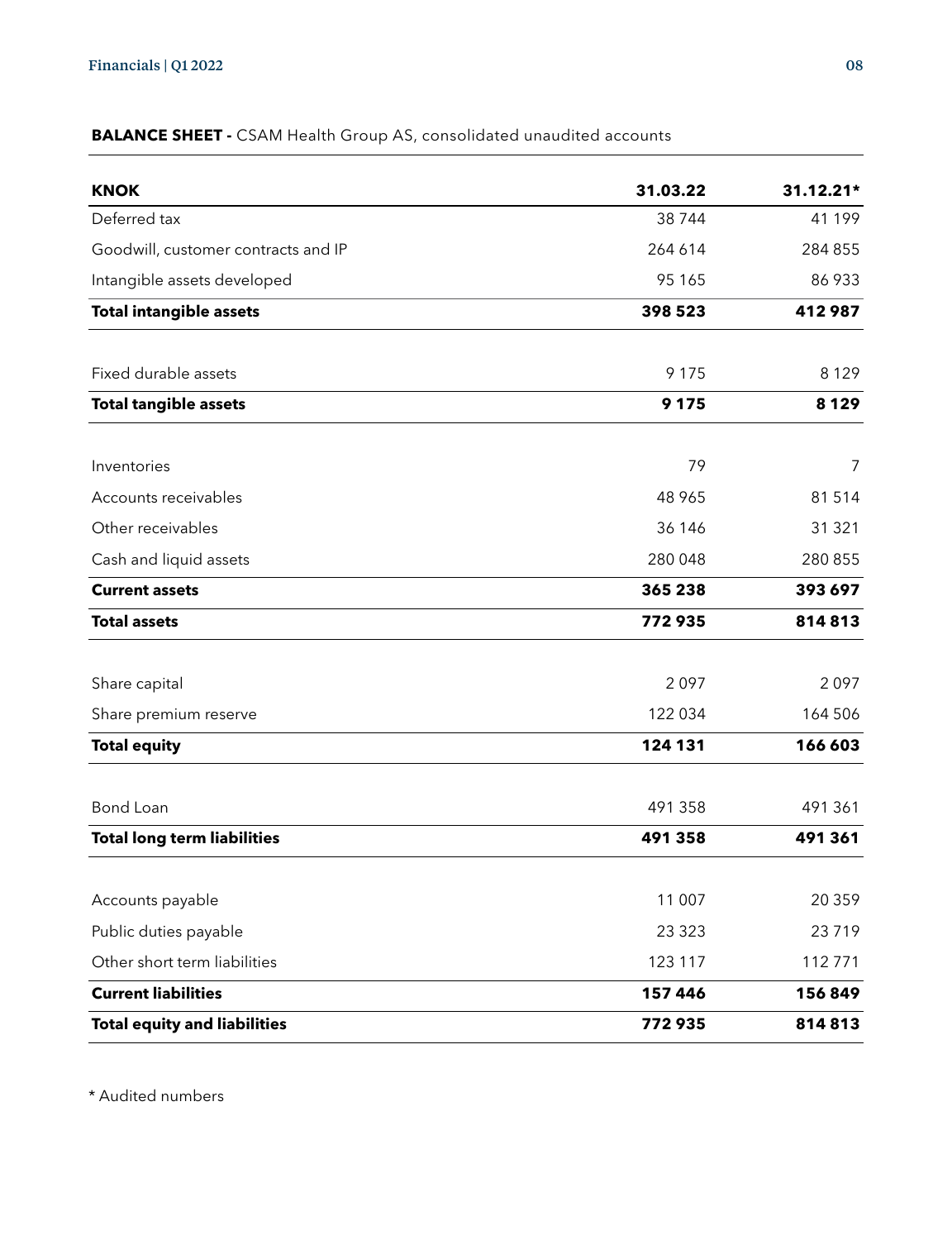### **KNOK 2022 Q1 2021 Q1 2022 YTD 2021 YTD 2021 FY\*** Profit/(loss) before taxation -27 826 -23 183 -27 826 -23 183 -86 826 Net financial items 20 574 19 873 20 574 19 873 47 289 Depreciation and amortisation 22 232 17 685 22 232 17 685 81 369 **Cash earnings from operations 14 981 14 375 14 981 14 375 41 831**  Changes in accounts receivables 32 549 16 698 32 549 16 698 -28 000 Changes in accounts payables -9 352 -601 -9 352 -601 -9 352 -601 - 8 883 Changes in other current receivables/liabilities -8 472 14 113 -8 472 14 113 -5 692 Changes in prepayment from customers 13 993 - 13 993 - 2 920 Changes in public duties payable  $-396$  -  $-396$  - 3 942 Taxes -3 839 -770 -3 839 -770 -1 903 **Cash flow from operating activities 39 463 43 815 39 463 43 815 21 981**  Capital Expenditure IP  $-8054 -6879 -8054 -6879 -6879 -22974$ Capital Expenditure other 1951 -944 -1 951 -944 -944 -5 660 Acquisitions -23 000 -152 415 -23 000 -152 415 -197 456 **Cash flow from investing activities -33 005 -160 238 -33 005 -160 238 -226 090**  Dividend paid and a state of the state of the state of the state of the state of the state of the state of the Proceeds from new shares issue Change in Debt 203 895 Net Interest -7 264 -5 058 -7 264 -5 058 -23 547 **Cash flow from financing activities -7 264 -5 058 -7 264 -5 058 180 348**  Net change in cash and cash equivalents -807 -121 481 -807 -121 481 -23 761 Cash and cash equivalents at start of the period 280 855 304 616 280 855 304 616 304 616 **Cash and cash equivalents at end of the period 280 048 183 135 280 048 183 135 280 855**

#### **CASH FLOW -** CSAM Health Group AS, consolidated unaudited accounts

\* Audited numbers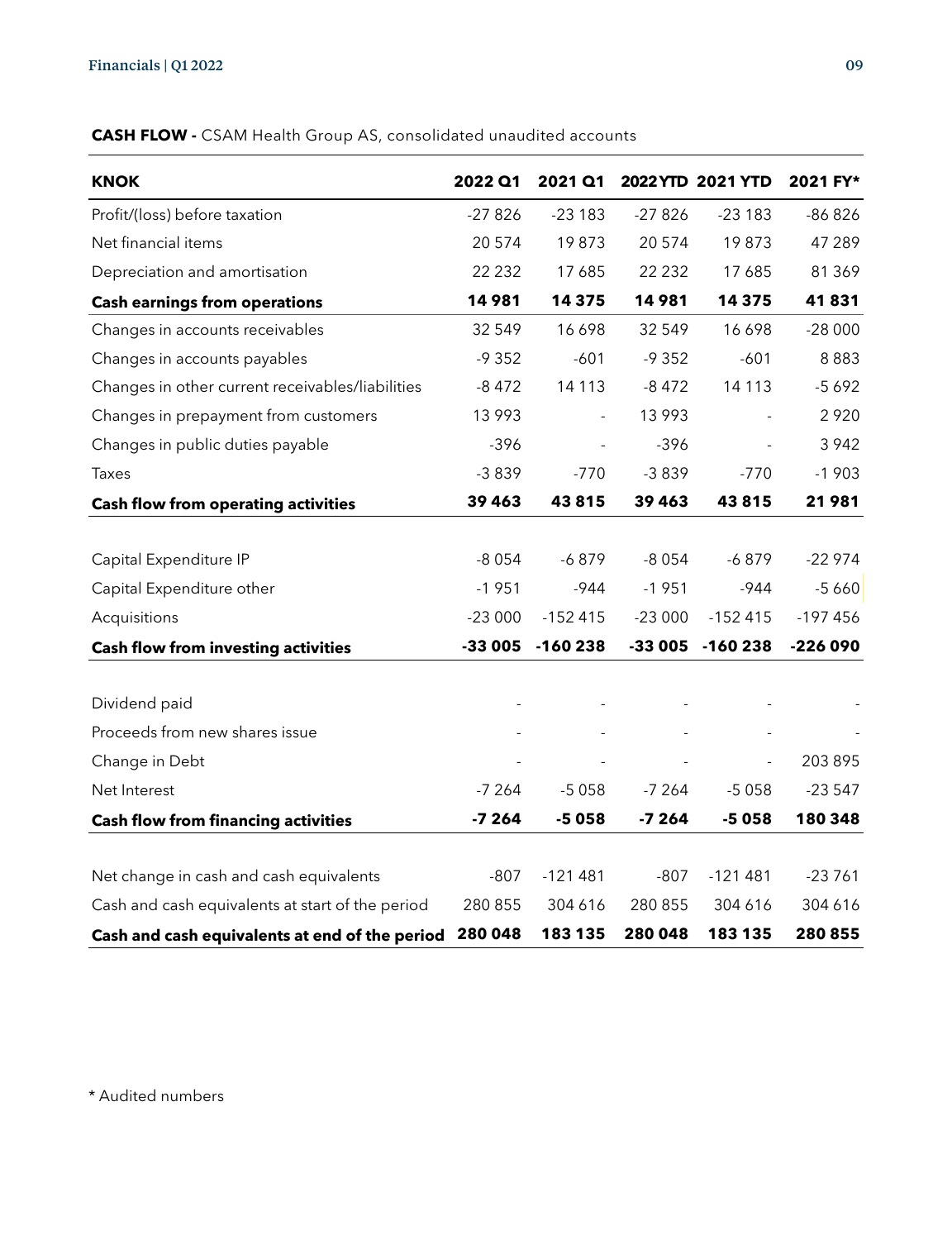

#### DISTRIBUTION OF SALES, PER COUNTRY

- Sweden 45%
- Norway 23%
- Rest of the world 12%
- Denmark 11%
- **Finland 9%**



#### DISTRIBUTION OF SALES, PER BUSINESS AREA

- Public Safety 42%
- **•** LIMS 15%
- Women & Children's Health 13%
- Connected Healthcare 12%
- **Medical Imaging 7%**
- **Health Analytics 6%**
- **Medication Management 5%**

#### DISTRIBUTION OF SALES, PER INCOME TYPE

- Recurring Revenue 70%
- **•** Professional Services 19%
- **License Sales 8%**
- Hardware Sales 2%
- Other Income 1%



#### **EMPLOYEES PER Q1 2022 (TOTAL 292)**

- Nordics 73%
- **Asia 16%**
- **Oceania 6%**
- **Europe 5%**
- **Americas 1%**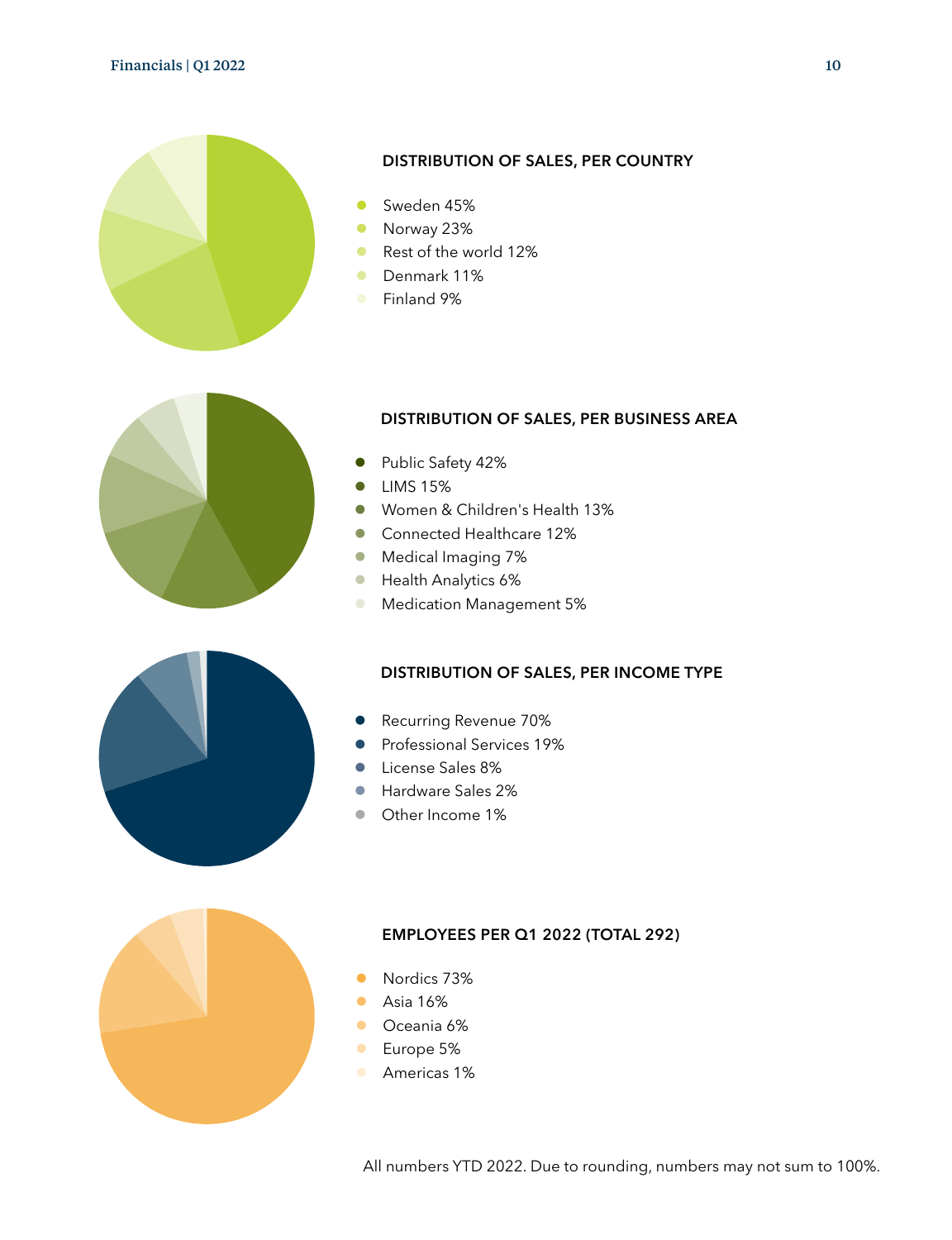# **Financial Review**

The financial accounts have been prepared in accordance with NGAAP. Figures in brackets below relate to the corresponding periods in 2021. All numbers are presented in NOK.

#### **RESULTS FOR THE FIRST QUARTER 2022**

CSAM displayed 25% growth in reported income for the first quarter of 2022. Reported EBITDA increased to 15.0 million (14.4). The reported EBITDA-margin decreased to 16% in Q1-22, from 19% in the same period of 2021. This is a consequence of numerous acquisitions, integration activities and costs related to organisational development to handle the increased order backlog. Compared to Q4-21, the EBITDA increased markedly.

#### **M&A**

CSAM completed one acquisition in the first quarter of 2022 (Carmona), thereby continuing to increase our presence in the health analytics domain. In the first quarter, the company focussed on integration activities related to this and the three acquisitions completed last year.

#### **PROFIT AND LOSS ACCOUNT**

#### **Revenue**

Total sales in the first quarter of 2022 amounted to 95.4 million compared to 76.5 million in the first quarter of 2021. Recurring revenue comprises 70% of total sales and grew 25% compared to Q1-21.

The revenue increase was driven by a combination of acquired growth, in line with the company's communicated growth strategy, and organic growth. Recurring revenues continue to grow in accordance with expectations, while sale of new licenses increased markedly in the quarter compared with the same quarter last year.

Professional Services increased 61% compared to Q1-21 as a consequence of the many ongoing delivery projects. While our growth is surely a reflection of our acquisitions, it also reflects the increased work related to new sales.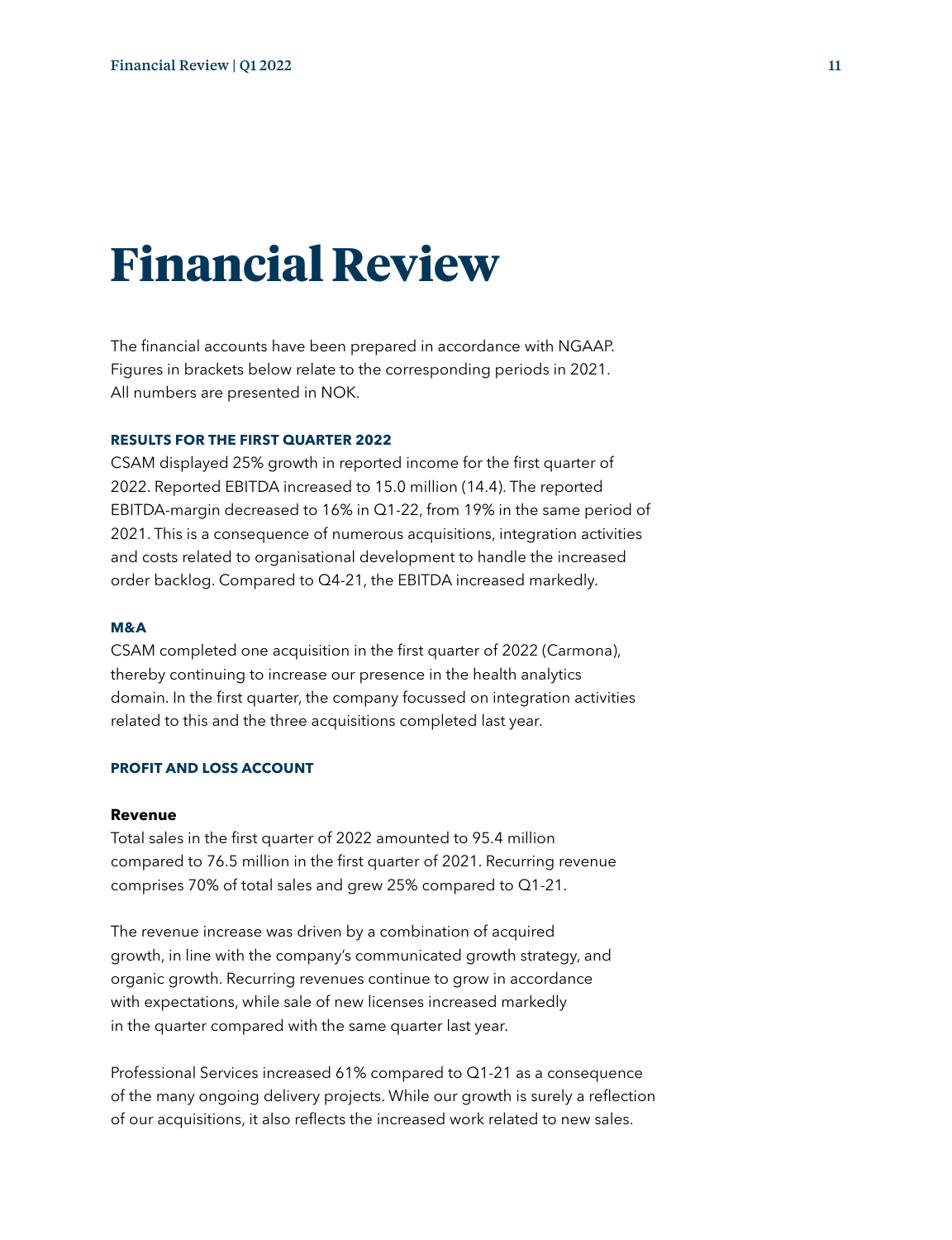Hardware sales, not a focus area for a software company like CSAM, were significantly lower than for the same quarter last year, ending at 1.9 million (8.1). This is partly due to the sale of the the Swedish scanner business.

#### **Organic Growth**

As announced, CSAM is publishing numbers for organic growth as from the first quarter of 2022. We are applying the following principles when reporting on organic growth:

- It is measured in local currency. We measure our Business Areas the same way and have a policy of not hedging FX. For information purposes we will also state the growth measured in our reporting currency, NOK.
- We are not including Other income in the calculation. Such income is neither strategic (e.g., invoicing of freight cost) nor repeatable (like the sale of Swedish scanner business in Q1 2022).
- We exclude Hardware sales from the calculation. Such income is not a focus area for a software company like CSAM.
- For Q1, sales from MedScinet, Optima and Carmona are conservatively assumed to have 0% growth Q/Q. Numbers pertaining to these businesses, comprising 5% of total sales in Q1, will be included as soon as data quality allows for it.
- In line with established portfolio practice, we use the previous quarter as the reference when measuring organic growth.

Based on the above assumptions, we calculate organic growth in Q1-22 vs Q1-21 to be 10.5% measured in local currency (7.0% measured in reported NOK numbers).

#### **Operating costs**

Operating costs were 80.8 million in the first quarter (62.4), with the increase in operating costs primarily due to inclusion of four new businesses; Carmenta (Feb-21), MedSciNet (May-21), Optima (Jun-21), and Carmona (Feb-22), and costs related to the integration activities of these last four acquisitions. Further, the many new orders received during the second half of 2021 caused temporary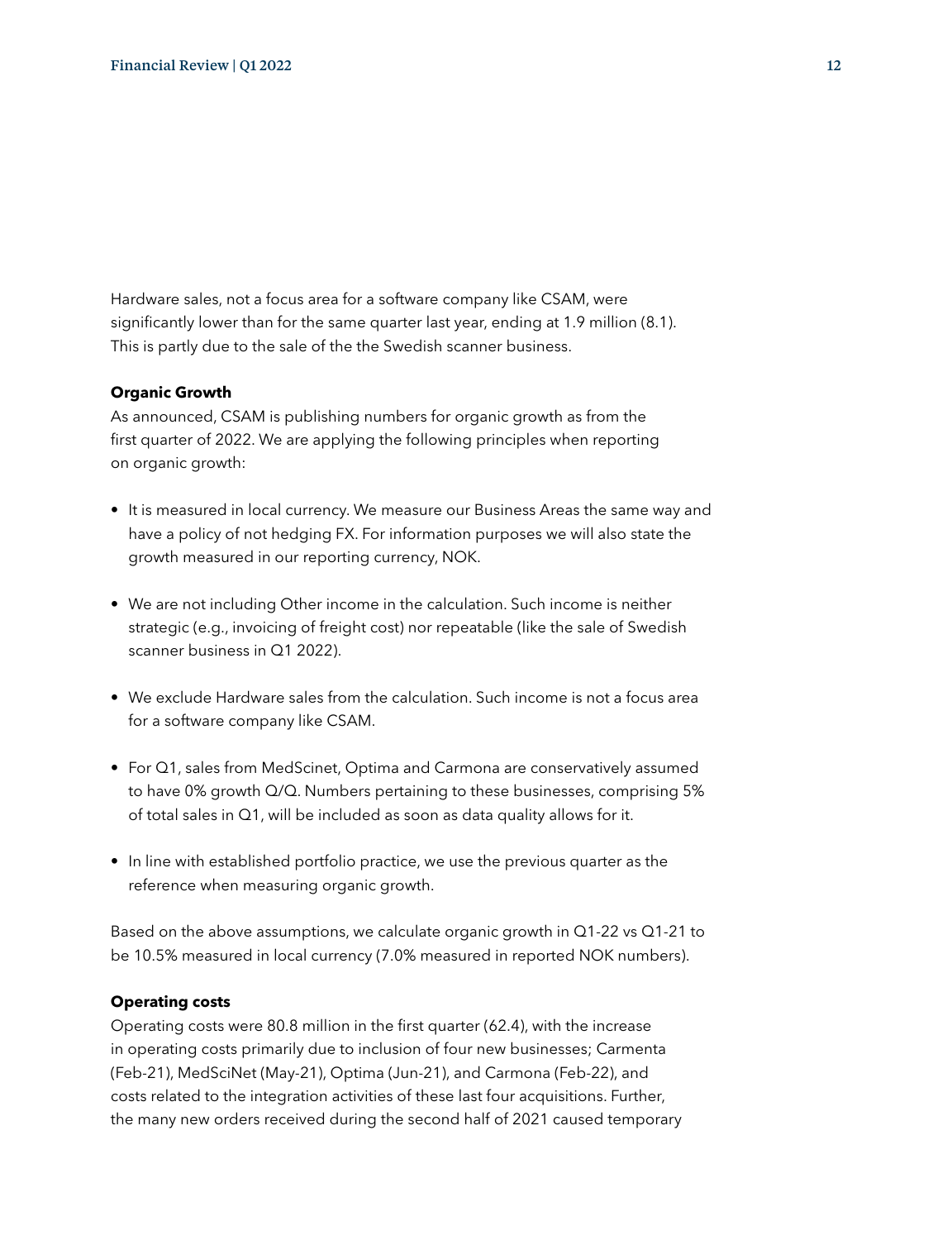capacity constraints related to delivery, and the use of external consultants has temporarily impacted costs, until permanent staff can be reallocated or recruited.

COGS decreased from Q1-21, ending at 7.5 million (10.5). The decrease is explained largely by reduced hardware sales, i.e., increased quality of earnings.

Personnel costs amounted to 58.5 million in the first quarter (38.0). The increase compared with Q1-22 is related to increased operations as a consequence of M&A and increased delivery activities, temporarily requiring the use of external resources.

Other costs amounted to 14.9 million (13.9), almost on par with Q1-21.

Capex continues to be below our communicated level and amounted to a 8.1 million in the first quarter (6.9), with a corresponding Capex-% 8% (9%) of total sales, higher than the last few quarters, but still below our communicated level of 10%. The increase compared to the last quarters reflect that development costs in acquired businesses are handled according to CSAM Group's Capex philosophy and common accounting practices have been implemented, this as an announced consequence of the BIB-process and the 2021 budgeting exercise. We continue to forecast Capex amounting to 10% of total sales.

#### **EBITDA**

Reported EBITDA was 15.0 million in the first quarter of 2022 (14.4) and reported EBITDA-margin amounted to 16% (19%).

Initially, acquisitions typically show lower EBITDA margins than the Group target average, and first quarter 2022 shows traces of this, but also that margins will improve as acquired businesses are gradually starting to operate according to established CSAM principles. In general, acquisitions should be expected to have an initial dilutive effect on overall Group margins, improving to Group average within a total 24-month period (following the CSAM BIB-model). CSAM acquired four new business during the last year and added significantly more than 100 MNOK in annual revenue through this process. These acquisitions bring a plethora of opportunities for long-term value creation however at the expense of shortterm reported profitability, albeit it shows definite signs of improvement.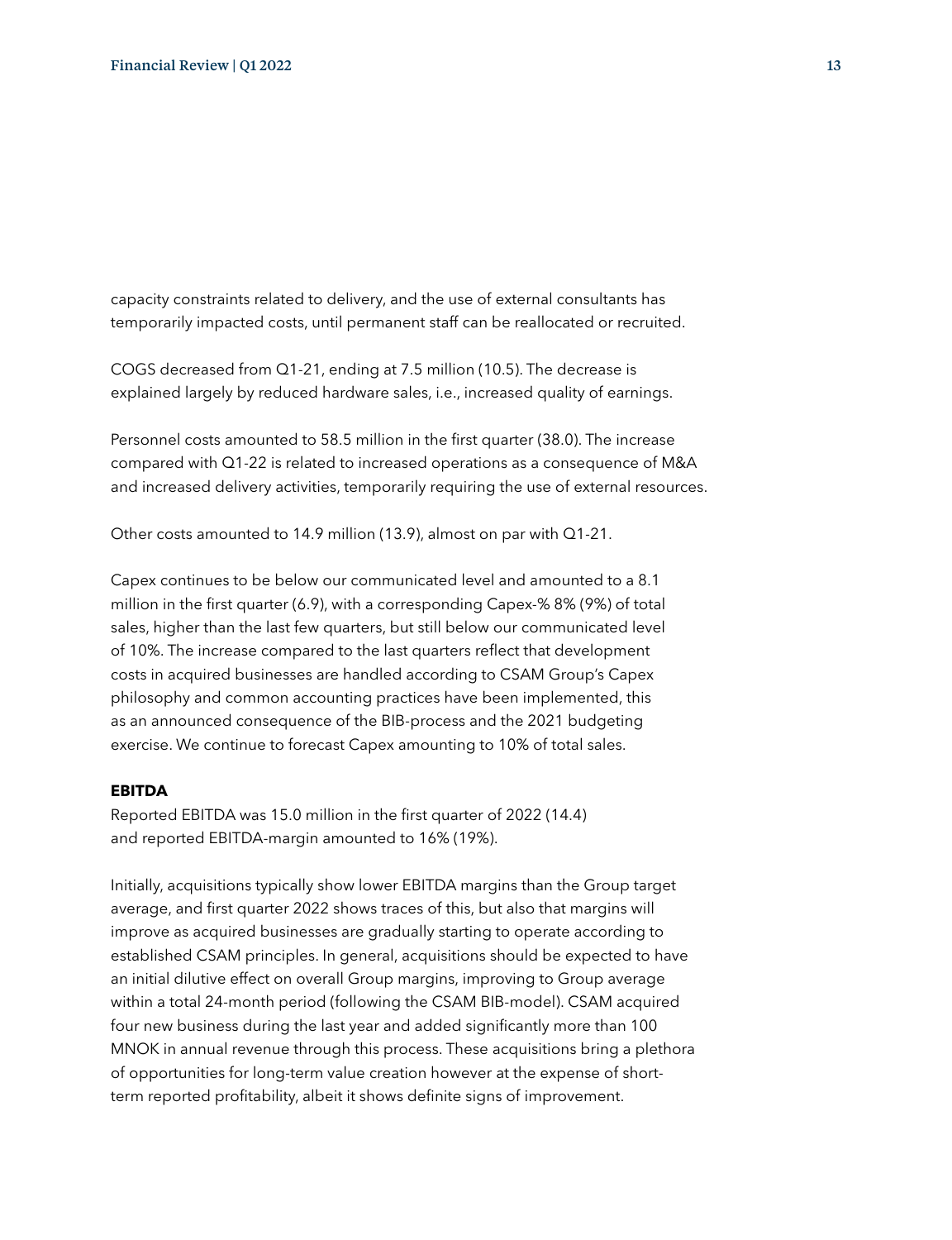#### **EBIT**

Depreciation and amortisation amounted to 22.2 million in the first quarter (17.7). Intangible assets from acquisitions are amortised over a period of five years, and Goodwill from acquisitions is amortised over a period of ten years in accordance with NGAAP.

The reported operating income (EBIT) was -7.3 million in the first quarter, compared to an operating loss of 3.3 million in the same period last year. Amortisations increased as a consequence of acquisitions.

#### **Financials**

Interest expenses amounted to 7.3 million (5.1) in the first quarter. Other financial cost comprises calculated agio/disagio related to acquisitions in foreign currency. This is a calculated financial item and has no cash effect.

#### **Results**

Profit before tax was -27.8 million in the first quarter of 2022 (-23.2).

#### **FINANCIAL POSITION**

Numbers in brackets relates to 31.12.2021.

#### **Assets**

Total non-current assets amounted to 407.7 million at the end of the first quarter 2022 (421.1). Intangible assets accounted for 398.5 million (413.0). The intangible assets mainly stem from the acquisitions made during the last seven years, in addition to in-house developed software (Capex).

Current assets amounted to 365.2 million at the end of the quarter (393.7). Cash and cash equivalents amounted to 280.0 million (280.9).

#### **Equity and liabilities**

CSAM had total booked equity of 124.1 million (166.6) of a total reported balance of 772.9 million (814.8) at the end of the quarter.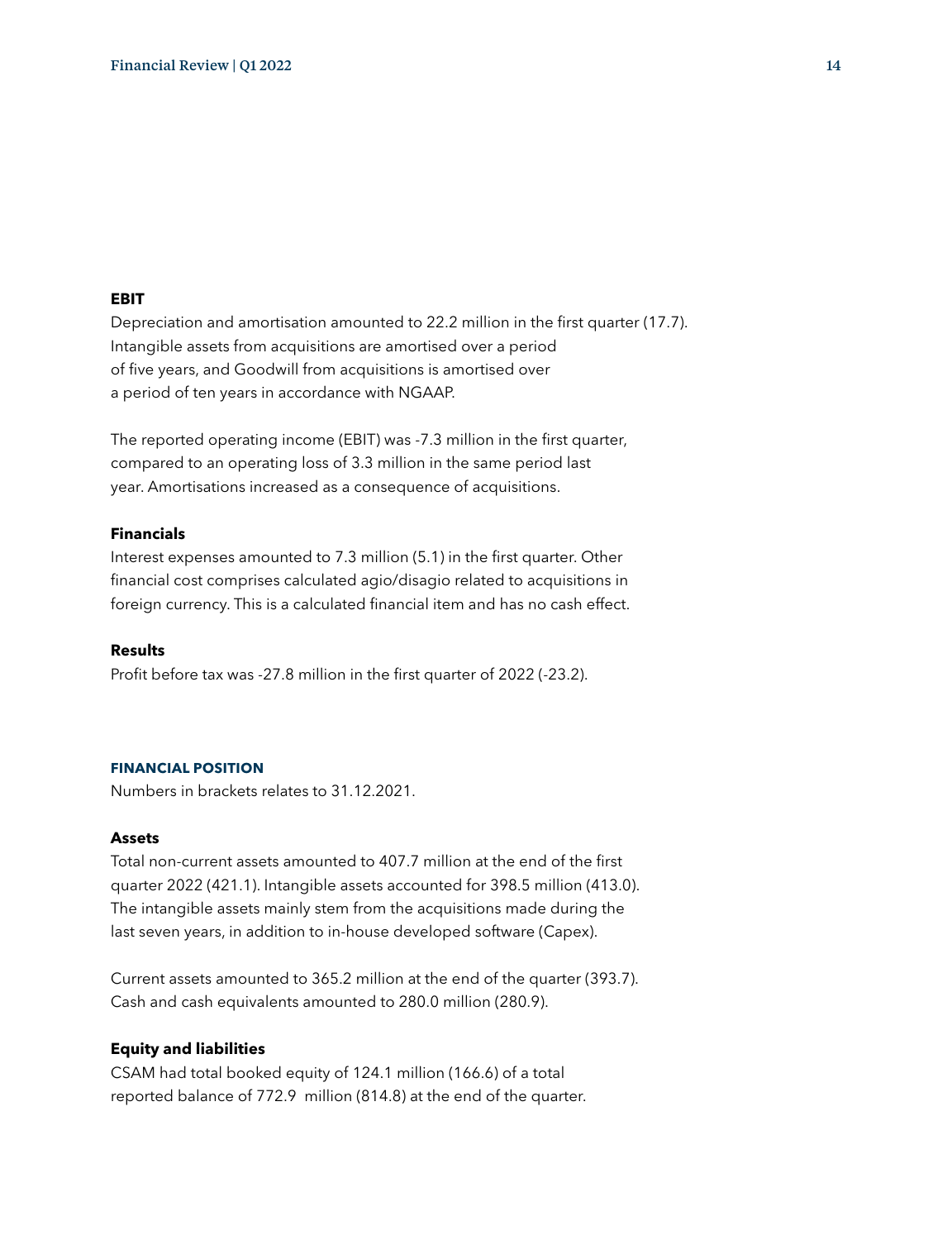#### **Equity reconciliation**

According to updated NRS and NGAAP regulation, CSAM has performed an equity reconciliation per Q1 2022. The FX adjustments relate to assets owned by CSAM Health Group nominated in other currencies than NOK, and originate from acquisitions. This is a calculated item with no cash effect.

| O <sub>B</sub>            | 166 603   |
|---------------------------|-----------|
| Profit/(Loss) this period | $-27940$  |
| FX adjustments            | $-14.532$ |
| C <sub>B</sub>            | 124 131   |
|                           |           |

Total liabilities amounted to 648.8 million at the end of the quarter (648.2), of which 157.4 million in current liabilities (156.8), and 491.4 million in longterm liabilities (491.4), represented in its entirety by CSAM01 PRO.

#### **CASH FLOW**

#### **Cash flow from operations**

Cash earnings from operations were 15.0 million in the first quarter of 2022 (14.4).

#### **Cash flow from operating activities**

Cash flow from operating activities were 39.5 million in the first quarter (43.8).

#### **Cash flow from investing activities**

Cash flow from investing activities was negative 33.0 million for the quarter (-160.2), split between 8.1 million for development of IP (-6.9), -2.0 million for purchase of property, plant, and equipment (-0.9), and settlement of agreed acquisitions -23.0 (-152.4).

#### **Cash flow from financing activities**

Cash flow from financing activities was -7.2 million for the period (-5.1), related to interest paid on CSAM01 PRO. 500 MNOK is outstanding on this bond.

Cash and cash equivalents at the end of the first quarter amounted to 280.0 million (183.1).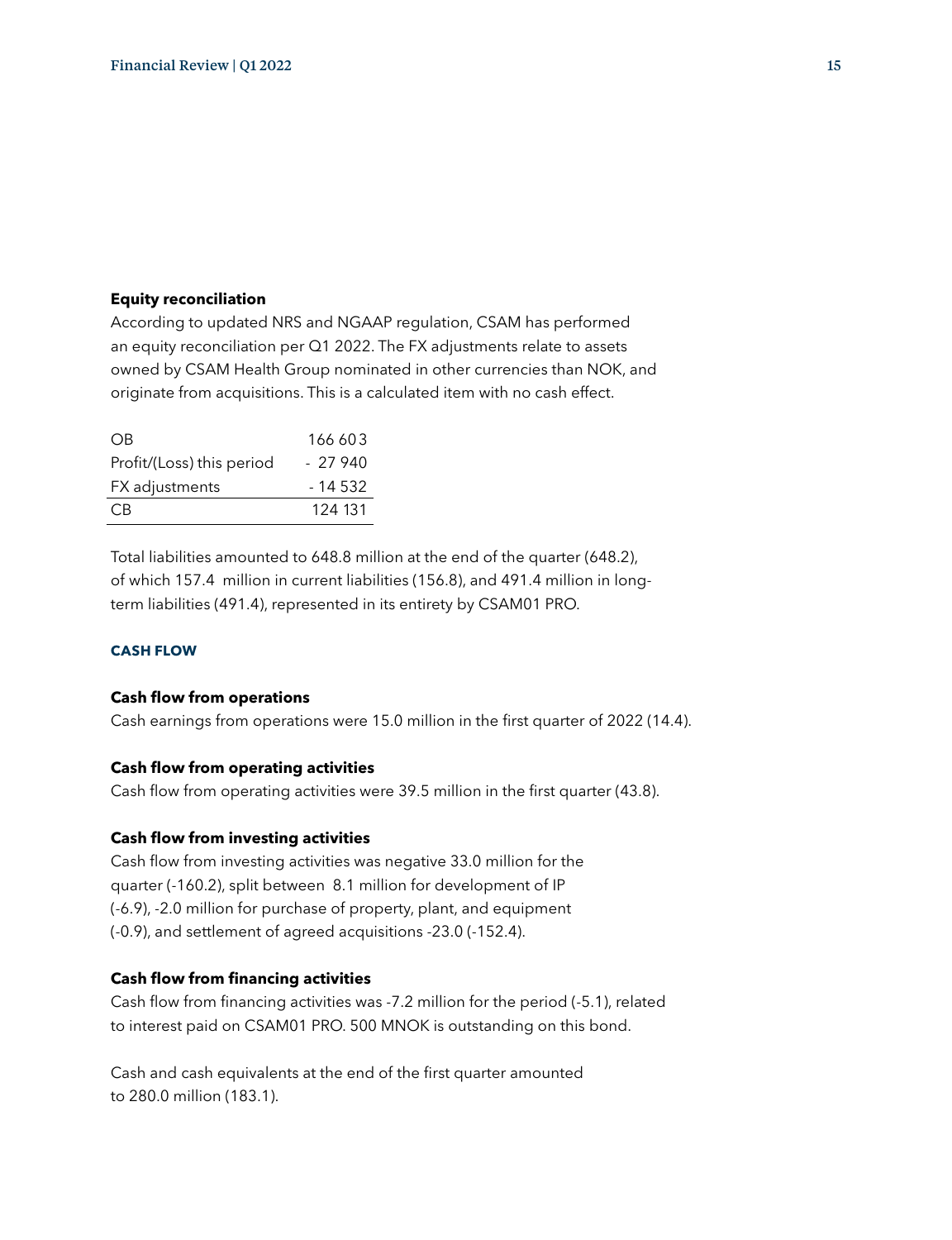#### **Net Working Capital development**

CSAM has a communicated NWC target of -10% or better. The graph below shows the development in net working capital over the last two years (eight quarters) based on quarterly numbers (the calculation is performed by KWC, an independent firm specialising in evaluations).



#### **Declaration by the board of directors and CEO**

We hereby confirm that, to the best of our knowledge, that the interim financial statements for the period from 1 January to 31 March 2022 have been prepared in accordance with NGAAP, and that the information in the financial statements gives a true and fair view of the Group's assets, liabilities, financial position, and profit & loss taken as a whole.

We also confirm that, to the best of our knowledge, the interim report for the first quarter gives a true and fair view of important events in the accounting period and their influence on the interim report for the quarter, as well as the principal risks and uncertainties facing the business in the next accounting period.

> Åse Aulie Michelet Chair of the Board

Kjellrun Borgmo Director

Sverre Flatby CEO

Louise Nilsson Director

Gunnar Bjørkavåg **Director** 

Mats Larson **Director** 

Ansgar Gabrielsen Director